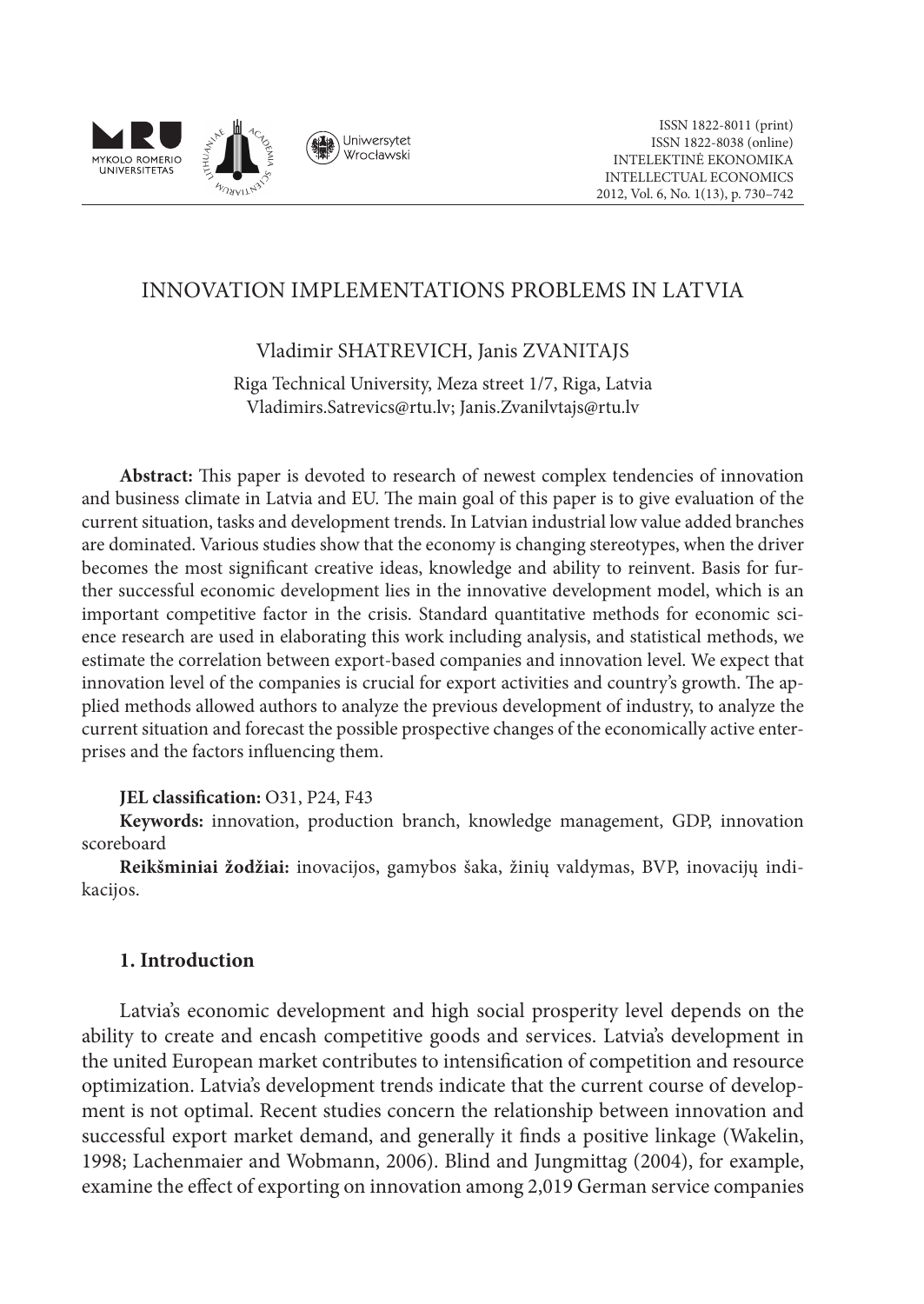and find evidence that being an exporter is strongly correlated with the probability of being both a product and process innovator.

The subject of the paper is innovation effects on country`s growth, and the aim of the paper is to identify innovation role for the country performance in international trade. Particularly, authors analyze the role of innovation in stimulating GDP and country manufacturing levels using panel data for small open economy—Latvia. We suggest that influences of innovation expenditures are very crucial for overall country performance.

In the first part we are analyzing current situation with innovation implementation in Latvia, then in terms of government policy planning we are discussing government initiatives concerning innovation issues and sustainable development requirements. Firstly, we observed the proportion the share of high-tech products in the industry. Our main emphasis in the paper is on innovation, in terms of the proportion of post innovation return, country overall innovation levels index and individual company's innovation capability. Mainly we concentrated on such data as distribution of manufacturing industries by their value added and trends of industrial development.

We use empirical research based on data from several sources in order to concentrate our main focus on the effect of an innovation inputs (expenditures) against outputs in the overall country performance and development of industrial branch in Latvia. The key result which rises from the estimation may come from evident of positive and significant export market effects based on scale and success of innovation activity. We present the model for our empirical approach based on idea that an innovation or knowledge production function used in the knowledge transformation process, and investments (inputs) are expected to gain significant positive post-innovation returns for government overall performance.

### **2. Situation analysis**

Despite the success achieved for the past years of growth and prosperity of citizens, economic development is among the lowest in the EU, according to EUROSTAT data, using artificial currency, (Purchasing Power Standard i.e. PPS) GDP per capita is smallest among the top 27 EU countries, only next to Romania and Bulgaria [Eurostat]. The economic crisis has raised many significant economic and legislation problems. Latvia's industry is dominated by branches with low value added, i.e. processing of natural resources and the use of cheap labour (Figure 1). The share of high-tech products in the industry is 3-4% and its export does not exceed 6%, while in most of the developed countries it is around 30%. The number of employed in high-tech enterprises is 4.4% of the workforce, while in the EU this figure is 11% [CSB].

Private funding of scientific research/studies decreased, since the majority of Latvian companies in terms of size are classified as micro-enterprises, which limits their ability to fund research. For the period of 2008 in Latvia no more than 0.61% of GDP was spent on science, while for example in Sweden the costs were 3.82%; Finland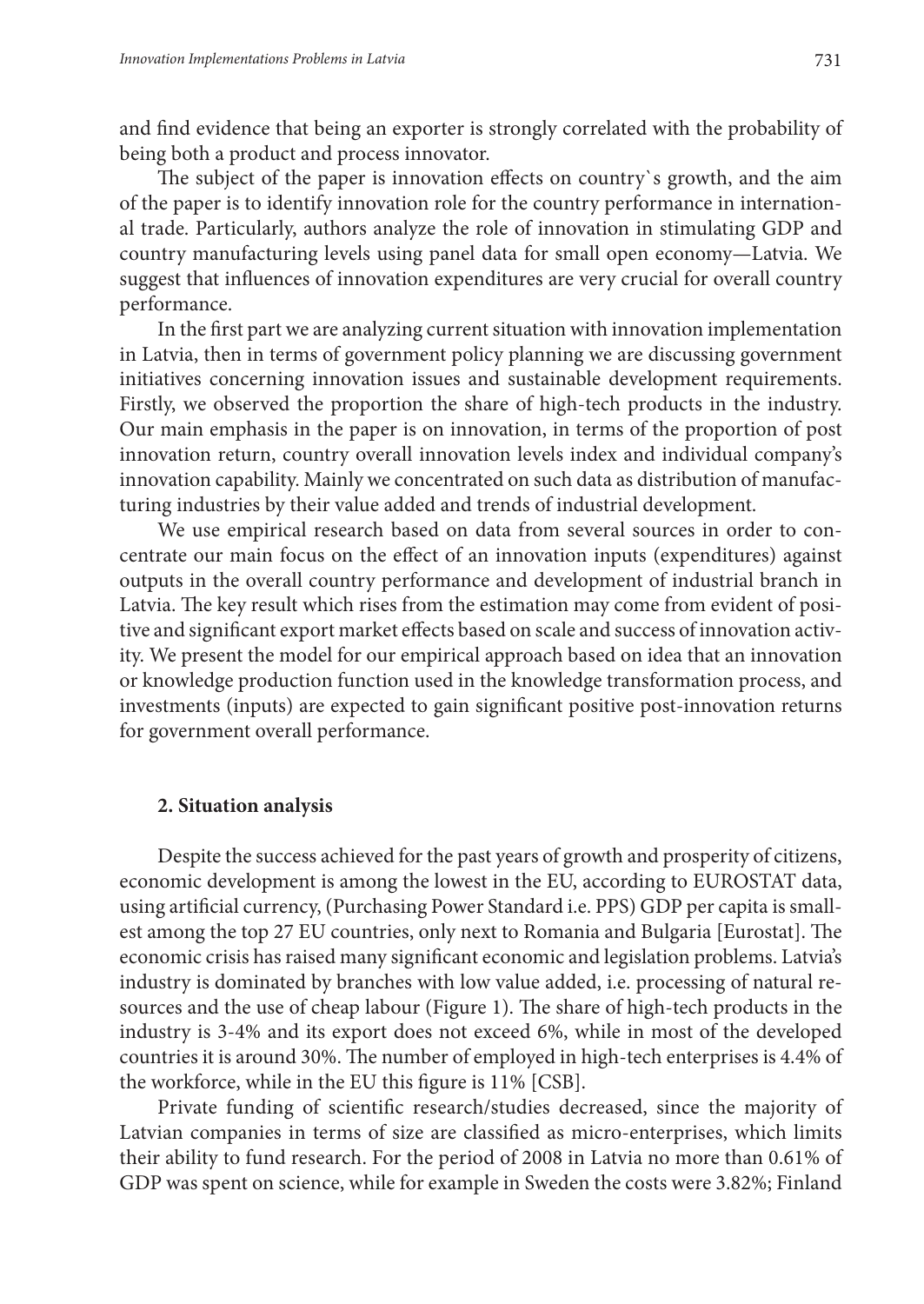3.47%; Germany 2.51% of the GDP [CSB & Eurostat]. Financial funds, which are al located for science from the European funds and distributed through the Latvian government, are not being developed fully due to the inefficient organization of the inno vation process, lack of creative research personnel. Comparing other funding trends it can be seen that financing in the public sector (funding of public and higher education sector) is 0.3% of GDP (the EU average is 1,93%), private sector financing is 0.16% of GDP (the EU average is 0,73%) and foreign funding, including the Structural Funds, is 0,15% of GDP. According to the Central Statistical Bureau of Latvia only 19.5% of enterprises in the period of 2006-2008, were active in the field of innovations [CSB & Eurostat]. focated for science from the European funds and distributed through the Latvian gov $sec<sub>1</sub>$ 



**Fig. 1.** Distribution of manufacturing industries by their value added.

These trends of industrial development may indicate deindustrialization, i.e. reduction of the role of industry. For example, in comparison to year 1991, the share of industry has significantly reduced in the favour of services. The role of services in value added has increased to 74.8% of GDP in 2006, compared to 38.6% in 1990. [Macroeconomic situation in Latvia]

Latvia lacks goods and services with high value added. The basis for further successful economic development lies in the model of Latvia's innovative development, which is an important competitiveness factor in the times of crisis. In this regard, the question of funding of this direction arises. During the period of 2004 and 2006 Latvia had the first opportunity to gain the support of the EU structural funds. The Cabinet of Ministers of Latvia has approved legislative program "Entrepreneurship and Innovation," as well as the National Program of innovation, which was merged into the Program of Competitiveness and Innovation 2007-2013. The program continues the legally signed Lisbon treaty, which includes the main areas of economic development of Latvia.

A number of legislative documents, based on this study, is aimed at improving the legislative procedures and reducing the administrative barriers, has been adopted in the form of legislative actions in 2010. At the moment there is a change to the basic strategy of the EU 2020 on "INNOVATION UNION." EU directive—SEC (2010) 1161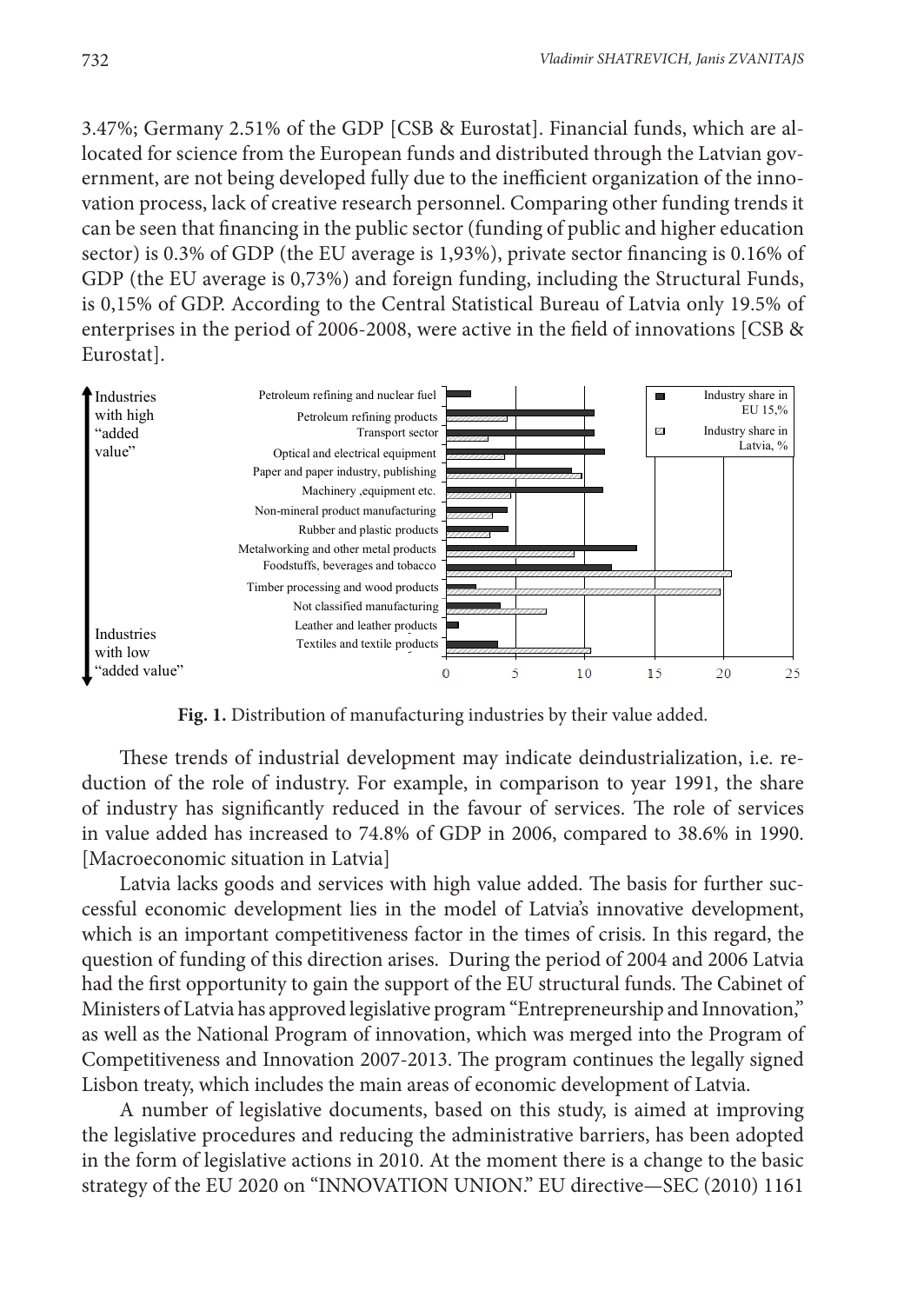is taken into account, which basic principle is based on a strategic approach to innovation, aimed at simplifying of legislation acts and administrative barriers to innovation.

An access to funding and improvement of development process standards. This directive is crucial, because the innovation rating (second only to Bulgaria) and the rating of the business environment in Latvia, according to the World Bank data, shows a low ranking of innovative and entrepreneurial climate. (Fig. 2)



 **Fig. 2.** World Bank Knowledge Economy Index and GDP. KEI index in Latvia and elsewhere in 2000



 **Fig. 3**. European innovation scoreboard of 2009 (SII-summary innovation index).General European Innovation Scoreboard index (EIS), 2009.

Latvia's economy is growing rapidly—GDP over the past five years has increased by 9,4% [CSB]. Yet in general Latvian economy is not in a transition from the production and export of resource-intensive and labour-intensive goods and services to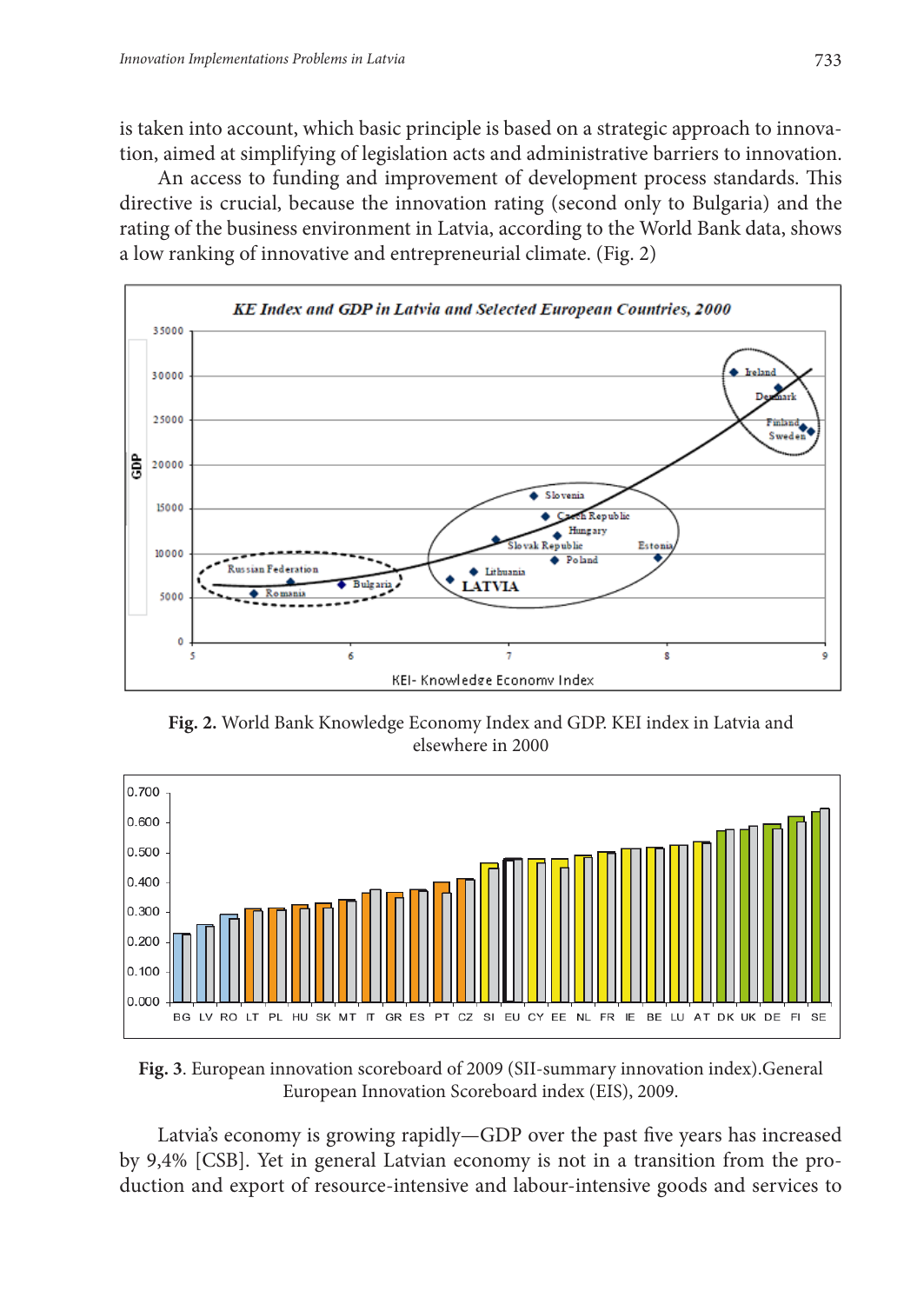the production and export of goods and services, creation of which involves sufficient amount of knowledge and creativity to be invested in the process. (Figure 3)

Economic growth is mainly driven by wage growth, which raises twice as much as the increase in productivity. In 2006, real wages increased by 15.5% and the productivity by only 7% [UN/DESA/Development Policy, 2007]. According to economists like Jeffrey Sachs (Jeffrey Sachs) and Xavier Sala-i-Martin (Xavier Sala-i-Martin) the current stage of development of the Latvian economy is characterized by a focus on efficiency, not innovation [CSB, 2007a]. Such structure of the economy cannot provide stable development of the small economy in the long term. Latvia has significantly lagged behind in creating new technologies, while more and more countries—EU, U.S., Japan, China, India and others competing in the development of technology. Therefore it is necessary for Latvia to create new networks of cooperation, in order to integrate technology and new innovative services already established in other countries. Given that in the future, the main competitive factor is not the creation of knowledge and technology, but the ability of their integration in the provision of services [World Economic Forum, 2006]. Latvia has developed informal social networks. Population trusts them, and rely on them more than in any other European country For example, if there was a need for financial assistance, 47% of the Latvian residents would have relied on relatives or friends, but in Europe only 29% [Eurobarometer, 2005]. At the same time the level of mutual trust of people is low—only 15% of all the Latvian residents trust the majority of people, while in the EU this number is around 25-30% [Eurobarometer, 2005]. This is also reflected in the low establishment rates of new companies—in 2002, per 1000 residents were only 18.3 new companies, which compared to EU member states (51) is a significantly smaller figure [Policy on Small and Medium enterprises].

The atmosphere of distrust and lack of cooperation is demonstrated by what people choose as a source of funding in order to start a business. To start a business 11,9% use bank loans, and 23,2%—support of family and friends, which indicates a low desire of both informal and formal networks to take the risk of entrepreneurial activity. Small social capital creates more risk and financial burden of the new entrepreneur, making entrepreneurship a "deluxe" sort of activity (59,8% Businesses use personal assets) [CSB, 2007a]. Culture of individualism hinders cooperation and inhibits the development of entrepreneurship. Studies show that 69% of entrepreneurs believe that business is suffering from non-paying or late-paying customers and 65% of entrepreneurs consider an availability of short-term credit as such factor, 63%—matchmaking [CSB, 2007a].

Latvian enterprises, in their activities, are mainly oriented on the local network. Only 5.5% of Latvian companies provide services or sell products outside of the EU, 11,1%—in the EU, and 83,4%—only in Latvia [CSB, 2007a]. This means that Latvian businessmen are unable or unwilling to break into to the markets of other countries, even though those businesses that have succeeded, have managed to find small niches, even in the markets which are more and more dominated from Asian companies.

Asia was the most to gain in the recent increasing globalization. Its growth rates are almost five times greater than that of Europe. Over the past 5 years China's GDP grew by 10.2%, India's—by 8,3% [UN/DESA/Development Policy and Analysis Division,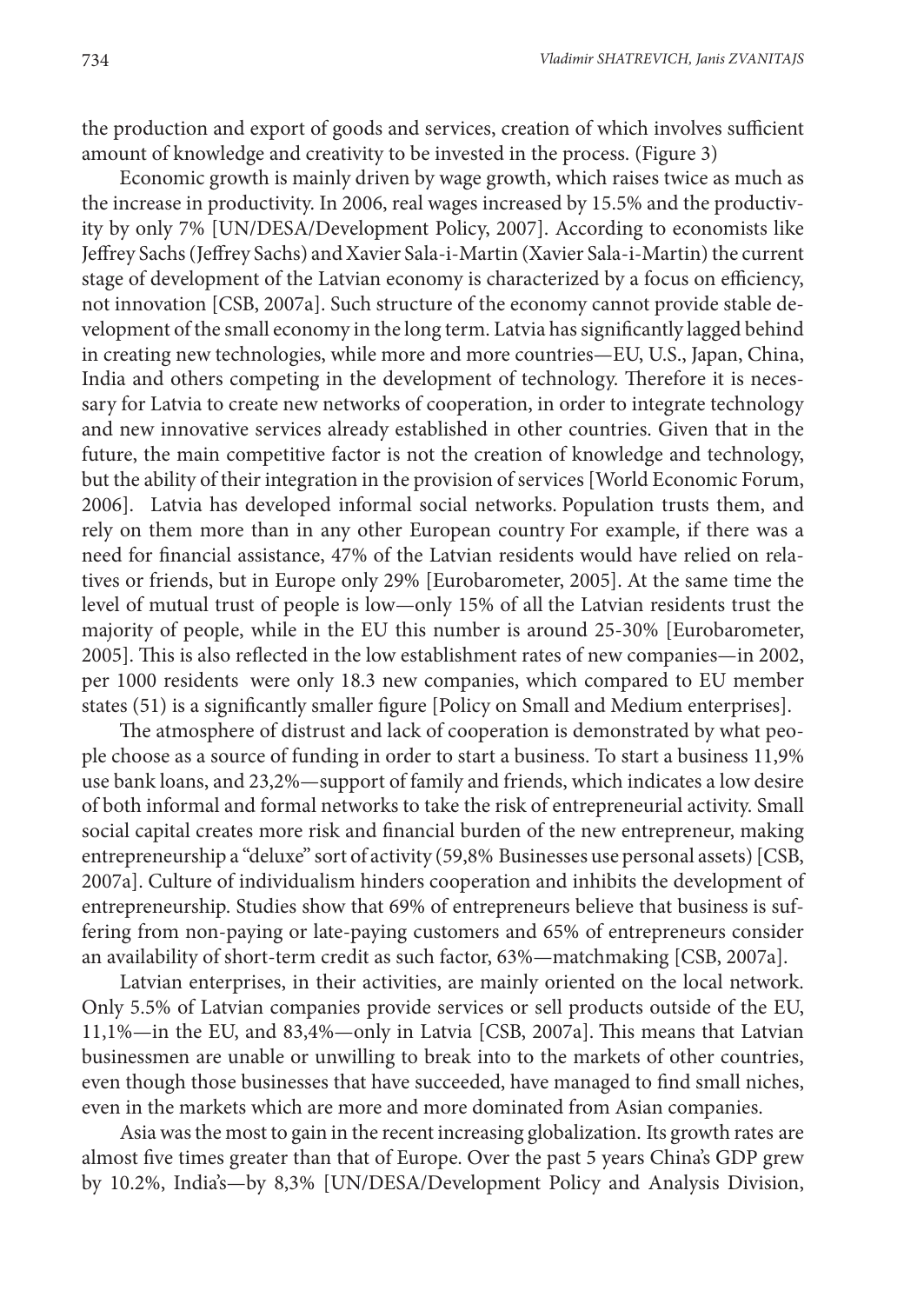2007]. Asian market was in the focus of many international companies, but the network of international representatives of the Latvian Investment and Development Agency (LIDA), which aims to promote cooperation among international businessmen and Latvia's exports, is not represented in Asia. This market consists of only 4.9% of Latvian exports [CSB, 2007a], that generally indicates that the market in Asia is not in a priority of export policy, which also means that Latvian companies cannot benefit from the development of other countries, particularly in Asia.

Asian cultural authority in the EU is a deficit—only 2% of the EU residents believe that knowledge of Chinese language can be significant for the career and personal growth, 68%—knowledge of English, 25% —French, 22%—German [Eurobarometer, 2005]. Low interest in the cultures of Asia is also seen in Latvia.

It is important for Latvian enterprises to develop a competitive orientation towards foreign cultures and proper jurisdiction to establish international cooperation networks that will benefit from the development of other countries. New foreign cultures jurisdiction offers new opportunities for arbitrage profits in emerging markets. For example, not to invent, but to adapt successful Internet products, that are created in the U.S. and Europe, for users in China [The Churchill Club, 2007].

Cooperation is necessary in order to develop industries that use new communication channels—Internet, mobile technology communications, digital television, as well as other future technologies for the creation of new communication platforms. Development of these industries will create more rapid and convenient access of companies to the global markets. Many companies have social networks, for example, Google, Myspace, Facebook, only in several years, starting with tiny initial investment and using the existing capabilities of the Internet technologies, grew up to become companies which are worth up to \$10 billion [Forbes, 2007].

Currently, more and more cities and states are investing into creation of their brands, as well as brand awareness. In the future brands of states and cities will be one of the most significant assets of competition for incoming tourist flow and investments, new export markets as well as political influence [Copenhagen Institute for Futures, 2003]. Brands already create additional opportunities for enterprises to raise prices on the products and services, if the user's association with the place of origin influences the apparent value of the product or service. Since the creation of brands can contribute to more rapid development, policy makers need to agree on their choice of development—the rapid development of cities or balanced regional development with a choice of branding cities or the state.

In terms of policy planning, the state responded to the initiatives of international politics, thus showing a high ability to respond in terms of action policy.

Requirements that are necessary for cooperation are implemented quickly; nevertheless planned changes in the industry are fragmented and declarative. Goals do not become effective policies. To ensure successful sustainable development the state needs to keep speed tempo in the planning process of existing policies; to expand branch understanding of sustainable development and establish cooperation networks on both international and local levels.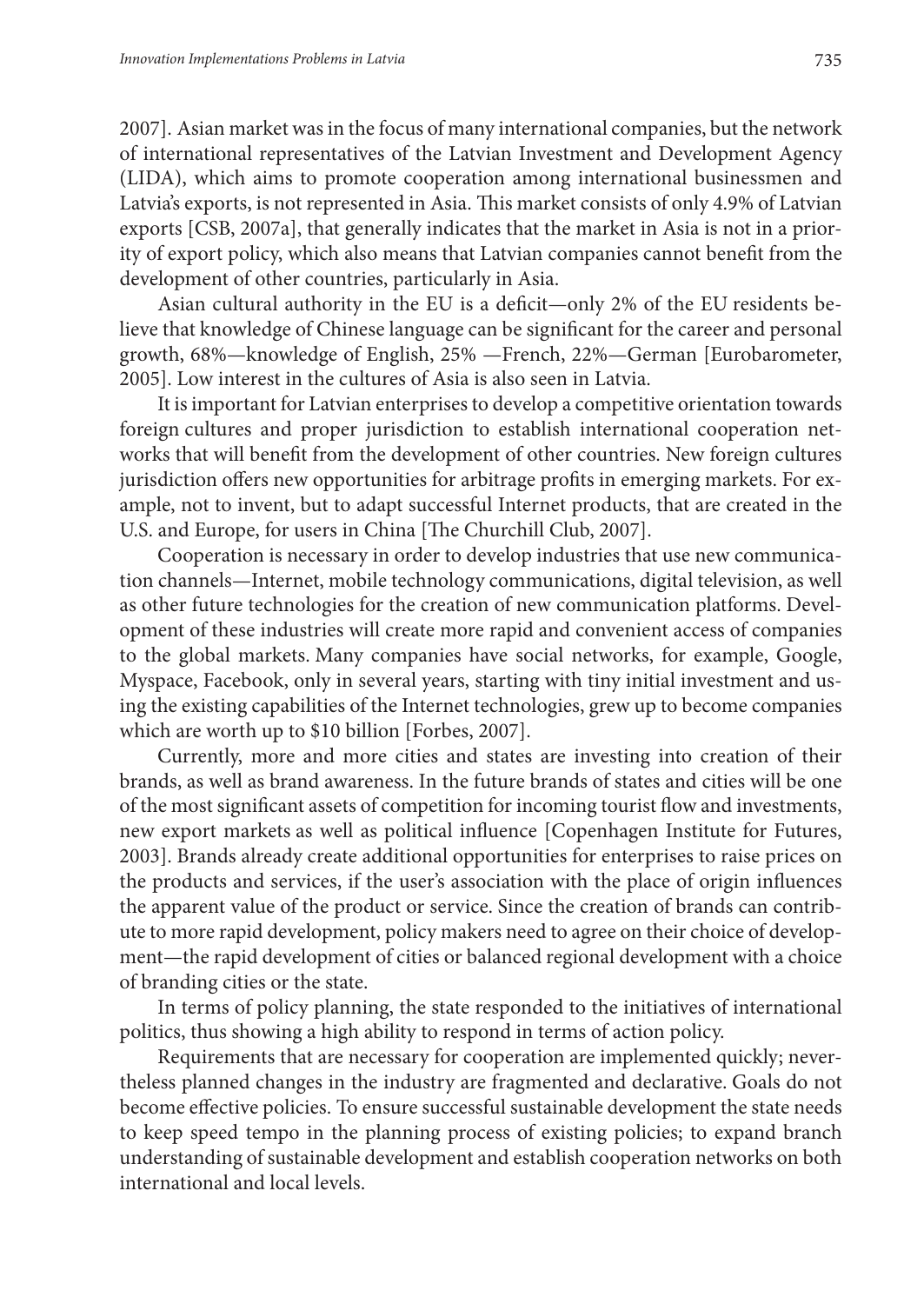Since the restoration of statehood, Latvian state has gradually moved from short, intuitive ad hoc decision-making to understanding that making decisions must be a deliberate process, predicting future scenarios, weighing the benefits and costs in the short, medium and long term.

As well as a long-term perspective, the concept of competitiveness and sustainable development entered in the Latvian system of planning under the influence of international commitments and planning practices. The concept of sustainable development in the Latvian public space appeared only around 1995 and its increased use is observed only since 2000. Sustainable development is most often seen declarative as a question of environment and natural resources quality; as a problem of a single ministry, not reflecting in planning policies of other branches. Short-term interests and desired solutions do not correlate with the dynamics of the state budget. In general, a reflection of sustained development in the current practice of planning policy can be viewed as a tribute to the initiatives of international politics, which do not have actual enough content for Latvia.

The desired transition of the national economy to alternative technologies of energy consumption, and the promotion of the way of life in the community, which is based on sustainable development, requires a lot of time, so governance initiatives should inherit long-term measurements and mutual continuity. In order to achieve improvements in the quality of life; reduce depletion of natural resources and achieve sustainable economic development, it is important that sectoral planning would be synchronized with and presented to the corresponding social groups. In conclusion, long-term initiatives that relate to greater public prosperity and the implementation of infrastructural support must be coordinated with the budget expenditures. Otherwise, the desired will not become reality.

In the foundation of Latvian national economy growth lies an unstable, traditional and reacting to consumption, model of economic development, rather than the desire to go past ahead of trends, modelling alternatives, the choice of sustainable growth and consumption. Existing competition and unequal position between the competitiveness of economy, social inclusion and environmental sustainability goals, leads to the fact that experience of policy planning, arguments of economic competitiveness prevail over the principles of sustainable development [Sustainable Development: EU Strategy, 2009].

The current public administration's view of sustainable development's sectoral nature and mutual autonomy in spheres of planning and policy implementing, does not contribute to the governments leadership in the transformation of the economy. Therefore, the state at the local level, as one of the leading creators of services, and contractor must establish a precedent of sustainable development that creates and promotes the culture of sustainable national economy and consumption that are not only words, but also practice. If the state's policy of sustainable development is equally demanding in relation to its social order and in relation to business models and lifestyles, that this sequence will promote loyalty in those sectors of society, where consumption, which corresponds to sustainable development is only associated with "unnecessary costs."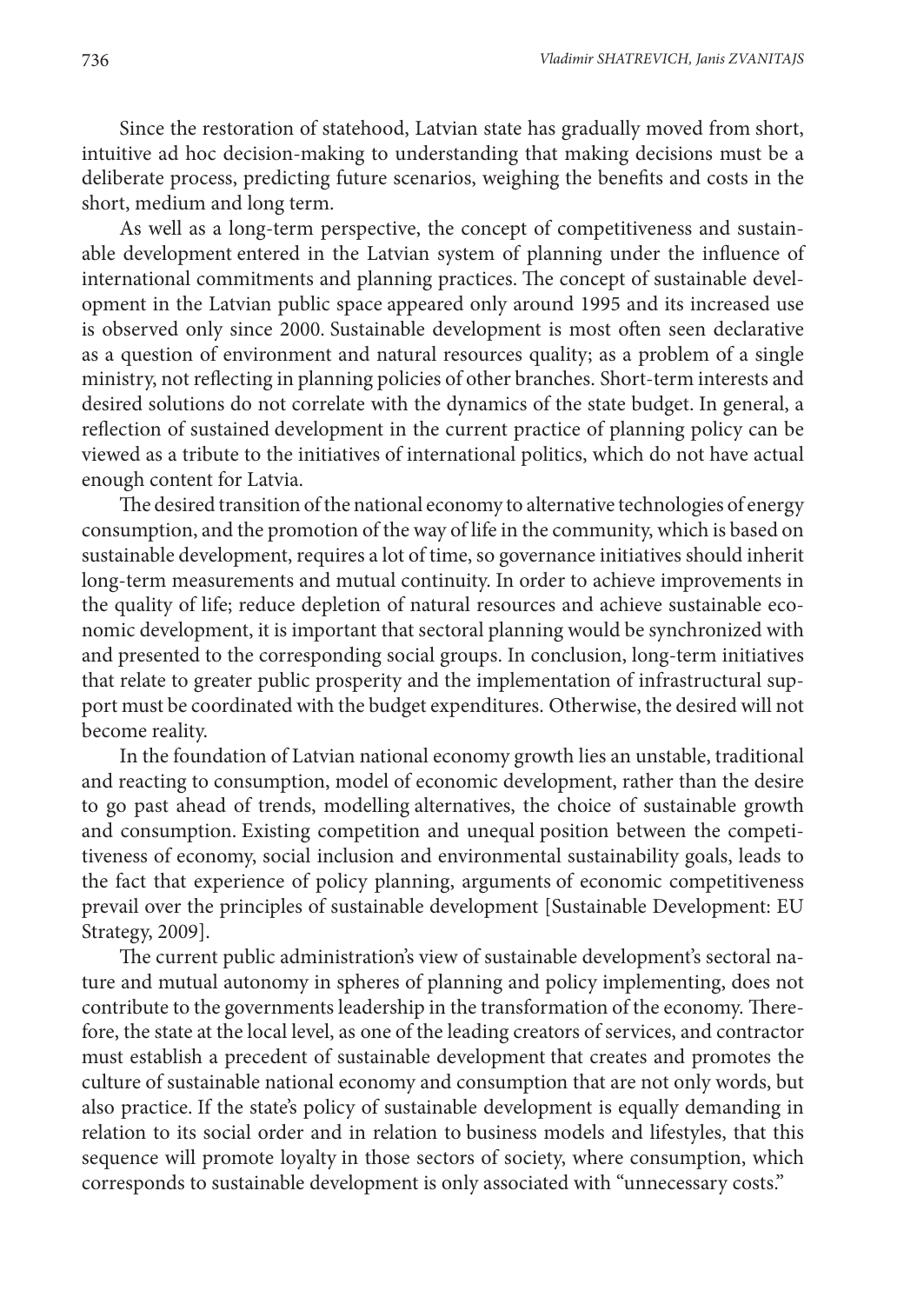Currently Latvia has no interest and is not ready to receive economic benefits from the rapid development of countries in Asia. Among other EU countries, Latvia sees its future economic competitiveness in the development of the knowledge economy, where the main role is assigned to science and technology. Therefore, along with economic orientation towards the East, it is necessary to estimate Latvia's opportunities for development and implementation of technology, human resources as also collective capabilities of the EU's competition with China and India.

In cooperation with employers and other social institutions, the state needs to estimate, which of the competitive market's niche Latvia could hold, in relation to EU and Asia. To succeed in sustainable development of Latvia, it is necessary to determine which competitive cultural orientation and competence are necessary to develop educational and cultural institutions in the long-term? And also, what representative network should be created in order for Latvia to be fully merged into global economy and what will be Latvia's competence niche in relation to other EU countries? Taking into account current trends of development and proportional risks, the state could share some risks with entrepreneurs and educational institutions, trying to become a part of the Asian market in service product and talent preparation.

If predictions about the Asia's development pace are true, than the state and the majority of the population will have to overcome the illusion of Europe's superiority as the centre of development, and pro-activity will be rewarded. Those countries, which will quicker acknowledge a possibly new geopolitical world order and will develop Asian cultural competence, will be able to receive more from the new geopolitics.

### **3. Data and Methods**

Our empirical analysis is based on data from several sources: the European Innovation Scoreboard (EIS), which provides information on the innovation activities; the World Bank KEI knowledge innovation index which provides information on knowledge; value added data in manufacturing branches of OECD countries from the Eurostat Database; and, value added data for Latvia from CSB (Central Statistical Bureau) and overall country performance from Ministry of Economics.

The European Innovation Scoreboard developed under the Lisbon Strategy to provide a comparative assessment of the innovation performance of EU Member States. The analysis is based on a set of internationally comparable indicators covering the different aspects of innovation performance. Statistical data on private funding of scientific research/studies were also included in our research.

First, we observed the proportion the share of high-tech products in the industry. Of course GDP per capita was also included in our analysis among 27 EU countries. Mainly we concentrated on such data as distribution of manufacturing industries by their value added and trends of industrial development. The important factor as expectations from entrepreneurs, and export/import proportions we reviewed.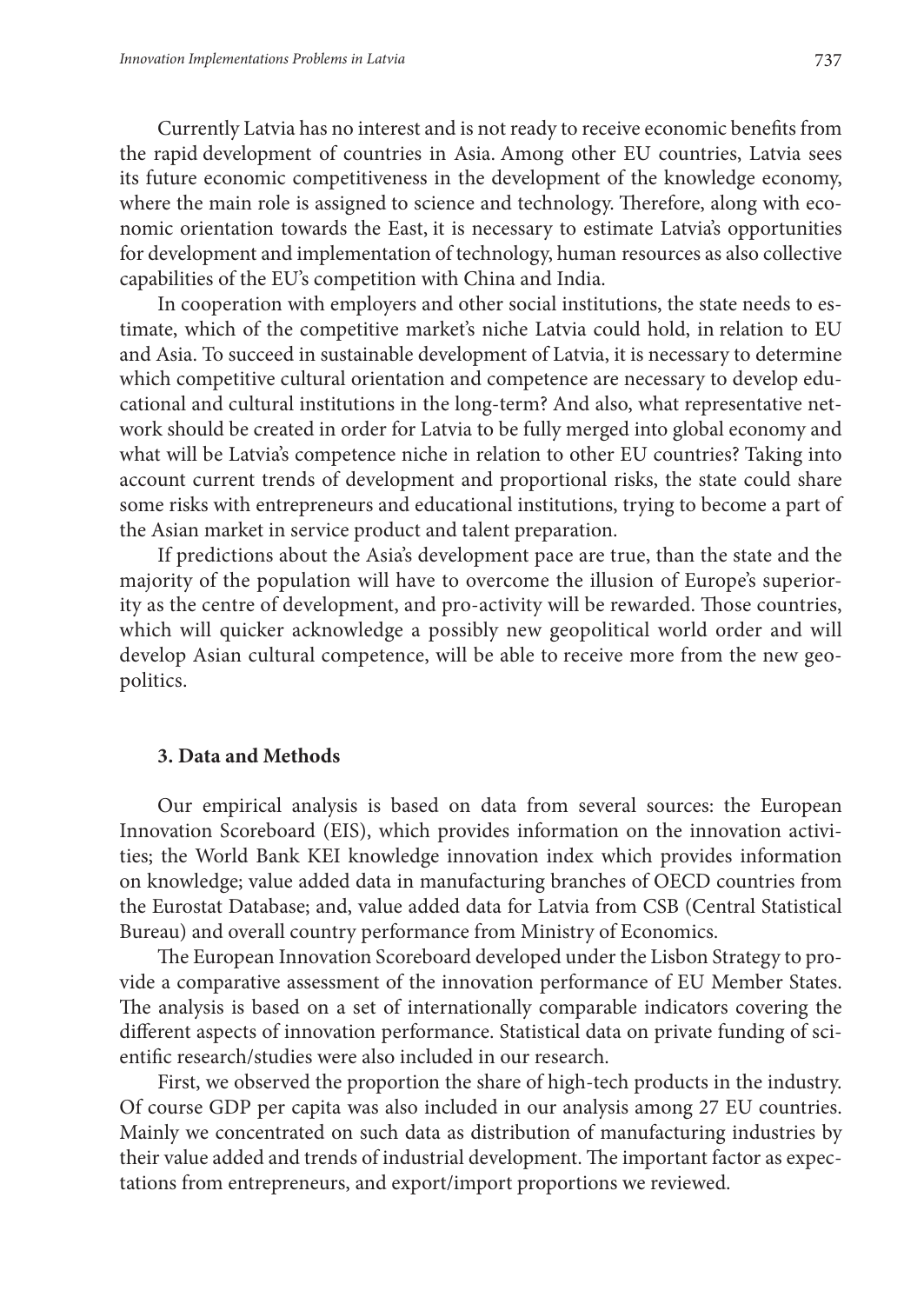## **4. Estimation results**

Our main focuses were concentrated on the effect of an innovation inputs (expenditures) against outputs in the overall country performance and development of industrial branch in Latvia. Starting from the 1990s till nowadays. The innovation indicators for Latvia suggested downward trends.

Overall economic performance growth rates in Latvia were declining more rapidly while the others countries` economy were recession. These contrasting situations provide an ideal example in which to compare the influence of macroeconomic effects with the innovation performance.

The key result which rises from the estimation may come from evident of positive and significant export market effects based on scale and success of innovation activity.

Latvia experienced massive foreign direct investment during our study period. Growth and innovation in the Latvian economy over this period was not therefore driven by changes in export demand but rather by investment-led growth as foreign investors trying to gain market share in Europe and Middle-Eastern markets after 1990s Latvian independence. This crucial fact shapes the importance of supply-side factors rather than market demand measures in describing Latvian innovation performance over this period.

Looking at the results we see first a positive size effect on the probability of the innovation involved in produced products & services and processes on performance. Second, we see the anticipated strong positive effects from insufficient R&D activities and knowledge level, as expected, on increased probability of less competitive power.

#### **5. Innovation Model**

Our conceptual approach is based on idea that an innovation or knowledge production function which models the knowledge transformation process by which knowledge made from R&D are translated into innovation outputs (Rоper et al., 2008). Investments in R&D will take place when the results of these investments (i.e. innovations) are expected to gain positive post-innovation returns. Decision-theoretic models based on choice to research (e.g. Lеvin and Rеiss, 1984), for example, suggest to relate company's investments in R&D positively if expected high innovation results.

That is, the company's R&D expenditure intensity will be given by:

 $R&D_{\text{expenditure level}} = a_0 + a_1 ExM$  (ExportMarket) +  $a_2 DME$  (DomesticMarketExpecta $tions$ ) +  $a_3KF(KnowledgeFactor) + a_4EIS$  (EuropeanInnovationScoreBoard) +  $a_5KEI$ (KnowledgeEconomyIndex) + n

Otherwise:

 $R&D_{\text{expenditure level}} = a_0 + a_1 ExM + a_2 DME + a_3 KF + a_4 EIS + a_5 KEI + n$  (1)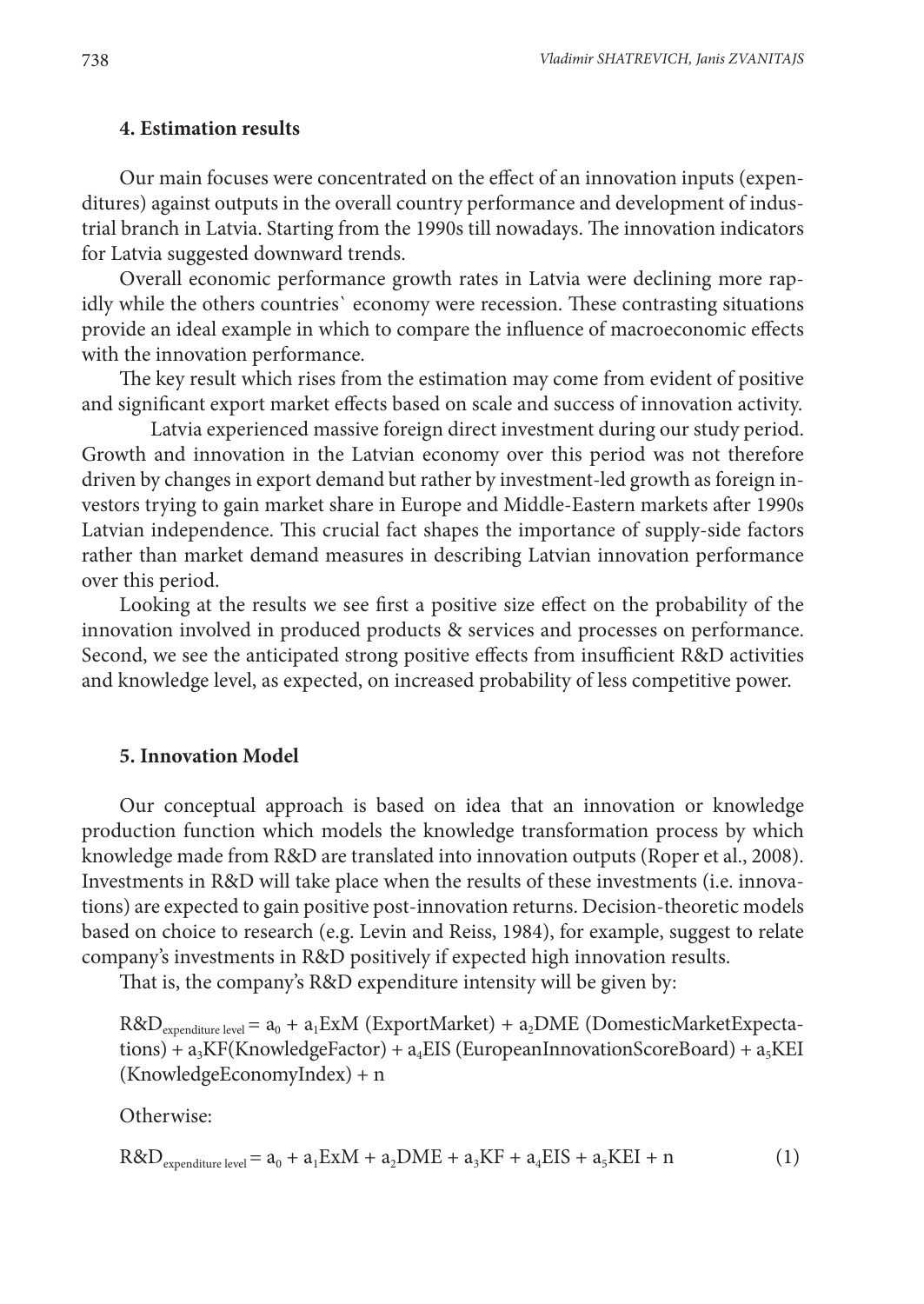Entrepreneur expectations of post-innovation returns, are likely to describe their experience of growth in their domestic (DMEi) and export (ExMi) markets as well as the market position of the company itself, and other company and industry specific factors.

Where, KEI and KF represents the availability of common knowledge, EIS is a series of indicators of the strength of potential industry innovation which might positively affect post innovation returns.

Innovation outputs will then be calculated by the innovation production function (Geroski 1990), reflecting the company's' R&D investments, other knowledge sources and any additional factors which may regulate the effectiveness of company's' knowledge transformation activities into post innovation results. If I is an innovation output indicator we can write this:

$$
I = b_0 + b_1 R \& D_{\text{expenditure level}} + b_2 KF + b_3 EIS + b_4 KEI + n \tag{2}
$$

Here, the coefficients will represents the innovation impact on growth. As we expect R&D investments to be positively related on expected post innovation revenue or turnover (overall performance), and innovation to be positively related to R&D expenditure.

We consider these coefficients to reflect the possibility that innovation responds to market acceleration and deceleration.

The coefficients on KF will reflect both the indirect effect of KF on R&D expenditure level as well as the direct impact of other knowledge sources on innovation outputs (i.e. b3, b4).

In the previous one—the sign of a3 in equation (1)—will reflect the complementarity or substitute nature of R&D and other external knowledge sources.

In the models we include some others variables; an indicator of the level of graduate skills in the management of the company (director education level); an indicator of the proportion of the workforce involved in hi-tech production companies and etc.

Finally, we also include a special dummy variable (e.g.  $a_0$ ) reflecting company subjective assessment of whether they faced financial barriers to engaging in successful innovation (e.g. it may be necessary to include also World Bank rating "Doing Business" concerning business environment favourable factor). Concerning the World Bank rating "Doing Business" determined barriers variable we expect negative signs direct and indirect effects.

We expect more information in terms of a positive relationship between innovator skill levels (proportion of highly educated directors in country economy) and R&D investments.

Various studies show that the economy undergoes a change in the stereotypes, when the economy is driven mostly by creative ideas, knowledge and ability to invent [IMD Business School 2007, Landry, Charles, 2000]. George Cox's report, commissioned by the State Treasury of Great Britain, defines creativity as the generation of new ideas or creating new ways to look at existing problems, for example, using new technology or changes in the markets [George. Cox, 2005]. The concept of creativity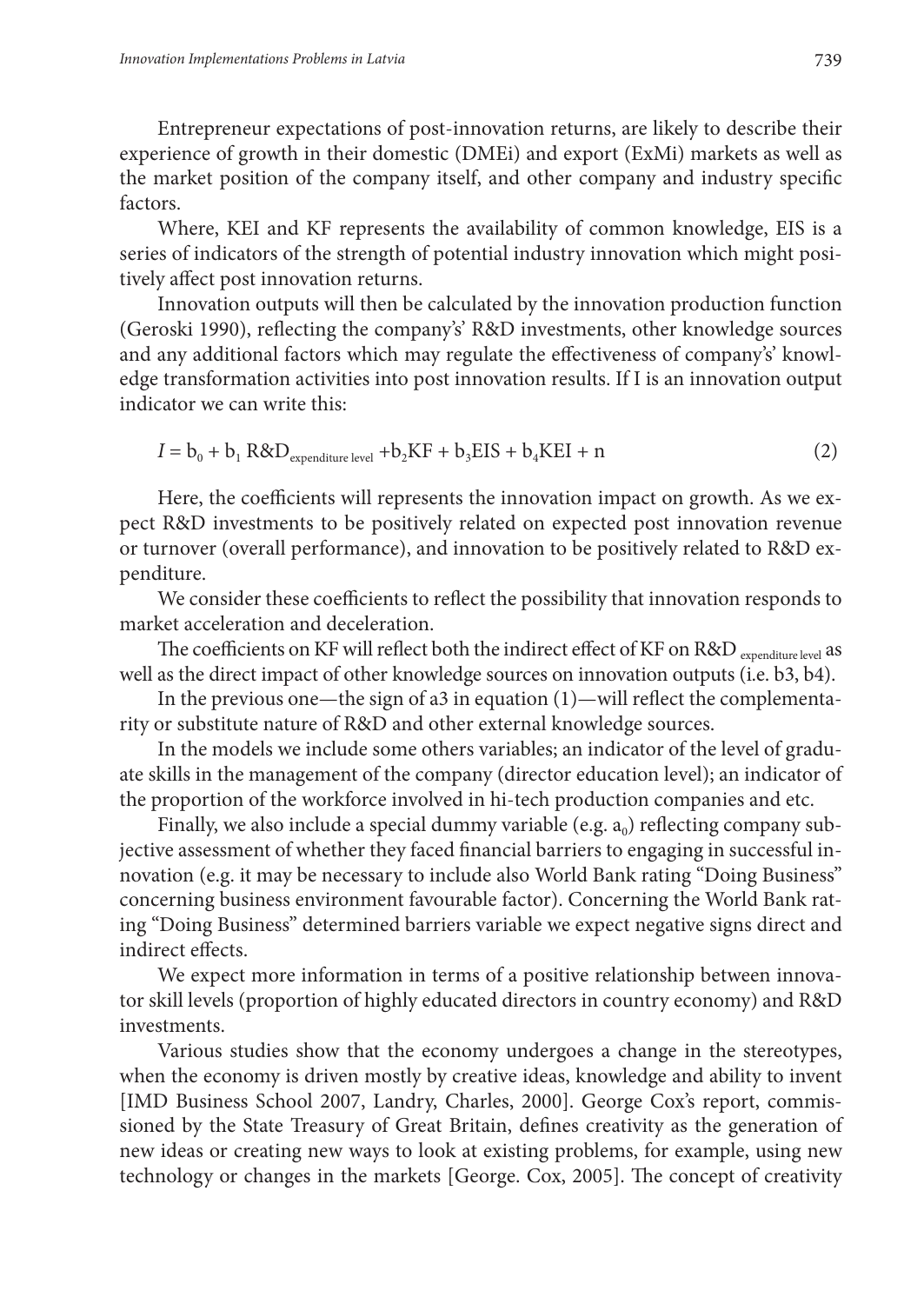is no doubt closely linked with innovations, which is a successfully implementation of the above mentioned ideas, transforming them into new products, services, innovative management of the company or even a new form of entrepreneurship [George. Cox, 2007]. Creativity as an engine for development is combined with recent philosophy of sustainable development. Because the number of available natural resources in the world is limited, it is important not to drain the existing resources, but to look for the new ways of using them.

As the researchers of the Copenhagen Institute for Research of the future emphasize competitiveness of Europe must be sought not in a desperate competition with the U.S., Japan and Asia, but in European culture, which appreciates the desire of creativity and experimentation [Copenhagen Institute for Futures Studies, 2003b]. Comparing by such indicators of innovative industries—the number of registered trademarks and design—the EU has been more successful than U.S. and Japan [EU innovation gap with US and Japan, 2005]. In this regard, it is important to consider the situation in Latvia in respect of creativity and innovation, i.e. the industries with intensive human resource and their ability for sustainable development.

## **6. Conclusion**

Our main conclusion describes that in terms of the innovation, and in terms of the proportion of post innovation return, countries' overall innovation levels index as well as individual company innovation capability are playing crucial role. In particular, our results suggest that Latvian economy dramatically anticipated effects of world recession more than other countries, because of innovation level. Companies with low post-innovation returns and weak innovative competitive position have a lesser chance to reply in stress situation. Restructuration and adaptation against impact is important. Where find positive effects of innovation for other countries as they have stronger trends for the growth in export market demand.

From both country policy and strategy perspective the relative strength of country capability in innovation are suggesting that measures to improve country innovation capability can generate improvements in overall performance regardless of market conditions.

From a strategy point of view, this suggests that company's innovation outputs are largely strategically determined by innovation levels and knowledge sources available proving important innovation level.

From a policy perspective these results emphasize the potential benefits for innovation outputs based on development of companies internal knowledge and its successful transformation powers (creativity and skills).

As a first step of our research, there is not yet clear from our modelling is whether these innovation effects were occurred primarily through their indirect effects from post innovation returns, or directly from companys' knowledge transformation powers. There are not yet approved direct correlation between these factors. As limitations in our data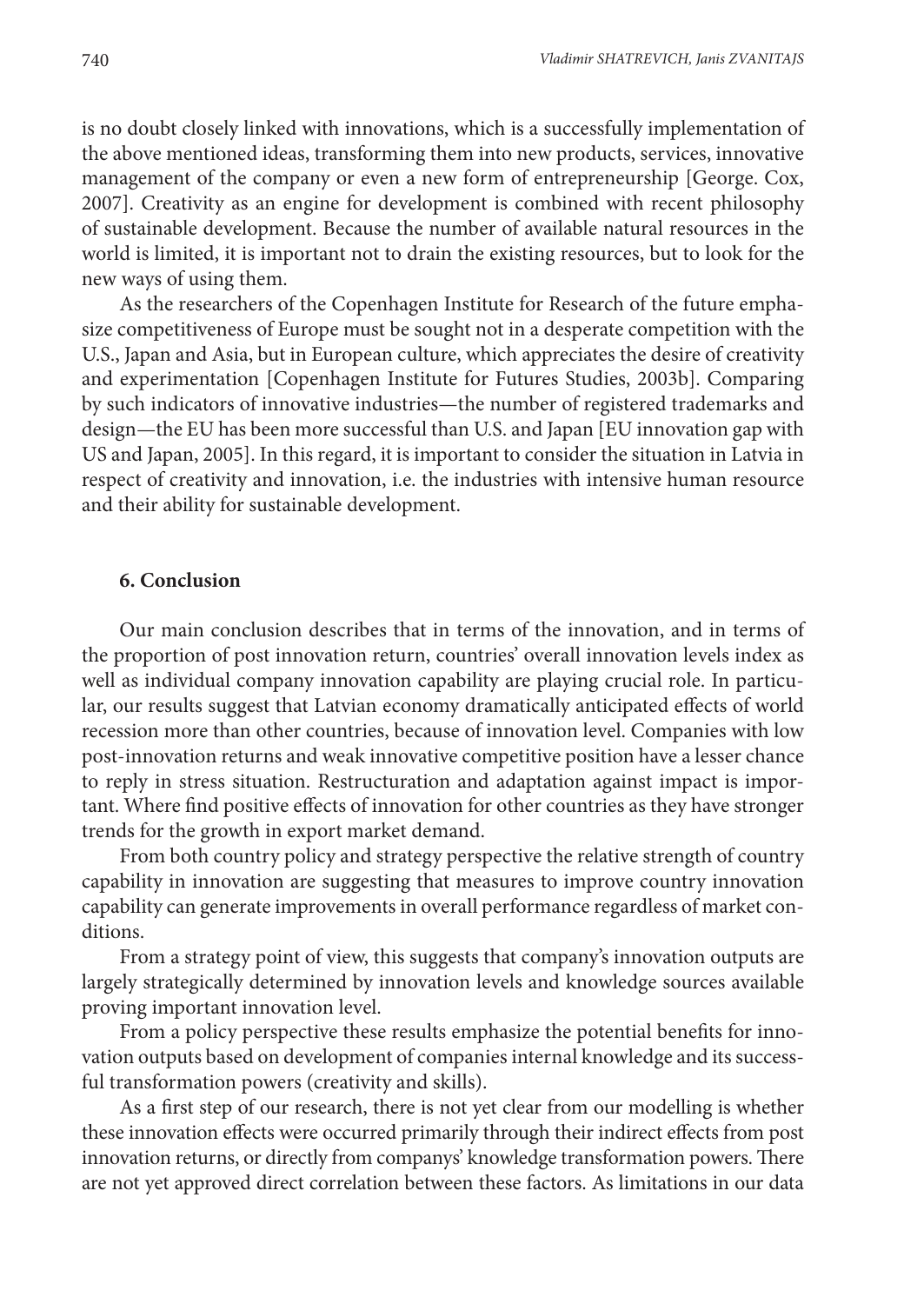we were unable to identify which specific innovation index is critical, and we are therefore forced to use a more generalized indicators presented by authority institutions.

## **References**

- 1. Axel Olesen, Søren Riis, 10 tendencies towards 2010. Members' Report 4/2003. Copenhagen Institute for Futures Studies. Database [online] [accessed 30 September 2010], <http:// www.cifs.dk/scripts/ artikel.asp?id=1008&lng=2>.
- 2. Blind, K. and A. Jungmittag (2004). Foreign direct investment, imports and innovations in the service industry. *Review of Industrial Organisation* 25**,** 205-227.
- 3. Centrālais Statistikas birojs CSB [online] [accessed 1 November 2010], <http://data.csb. gov.lv/Dialog/ varval.asp?ma=03>.
- 4. Centrālais Statistikas birojs. CSB [online] [accessed 5 November 2010], <http://data.csb. gov.lv/DATABASE/zin/Ikgad>.
- 5. Centrālais Statistikas birojs CSB (2007a). Pastāvīgo iedzīvotāju nacionālais sastāvs gada sākumā. [online] [accessed 10 October 2010], <http://data.csb.gov.lv/DATABASE/Iedzsoc/ Ikgadējie%20statistikas%20dati/Iedzīvotāji/Iedzīvotāji.asp>.
- 6. Centrālais statistikas pārvalde. CSB (2007a). Uzņēmējdarbības veiksmes faktori Latvijā. Apsekojumā rezultāti.
- 7. Cox, George. Cox Review of Creativity in Business. (2005).
- 8. Cox Review of Creativity in Business: building on the UK's strengths. [online] [accessed 23 October 2010], < http://www.hm-treasury.gov.uk/independent\_reviews/cox\_review/ coxreview\_index.cfm>.
- 9. Eurobarometer. (2005). "Social Capital," Special Eurobarometer [online] [accessed 11.september 2008], <http://ec.europa.eu/public\_opinion/archives/ebs/ebs 223\_en.pdf>.
- 10. Eurostat data base [online] [accessed 4 November 2010], <http://epp.eurostat.ec.europa. eu/cache/ITY\_PUBLIC/2-21062010-AP/EN/2-21062010-AP-EN.PDF>.
- 11. Forbes journal [online] [accessed 02 November 2009], <http://www.forbes.com/entrepreneurs/2007/08/09/google-yahoo-youtube-ent-fin-cx\_kw\_0809whartonvc.html>.
- 12. Garelli, Stéphane. (2007). The Competitiveness Roadmap: 2007 2050. IMD Business School. [online] [accessed 15 October 2010], <http://www.imd.ch/research/publications/ wcy/upload/roadmap \_A3.pdf>
- 13. Geroski, P. A. (1990). Innovation, Technological Opportunities and Market Structure. *Oxford Economic Papers*: 586-602.
- 14. Lachenmaier and Wobmann (2006). Does innovation causes exports? Evidence from exogenous innovation impulses and obstacles using German micro data. *Oxford Economic Papers* 58, 317-350
- 15. Landry, Charles. (2000). *The Creative City: a toolkit for urban innovators*. UK: Comedia.
- 16. Landry, Charles. (2007). A short guide to the Creative City and a touch more. Unpublished thought paper for the British Council project Creative cities, May 2007.
- 17. Levin R and Reiss P (1984) " Tests of a Schumpeterian model of R&D and market structure" in Z Grilliches (ed) *R&D, Patents and Productivity*, University of Chicago Press.
- 18. Macroeconomic situation in Latvia. Pārskats par situāciju Latvijas tautsaimniecībā. Ministry of Economics [online] [accessed 02 November 2010], <http://www.em.gov.lv/ em/images/modules/items/item\_file\_17552\_emprog\_p3.doc>.